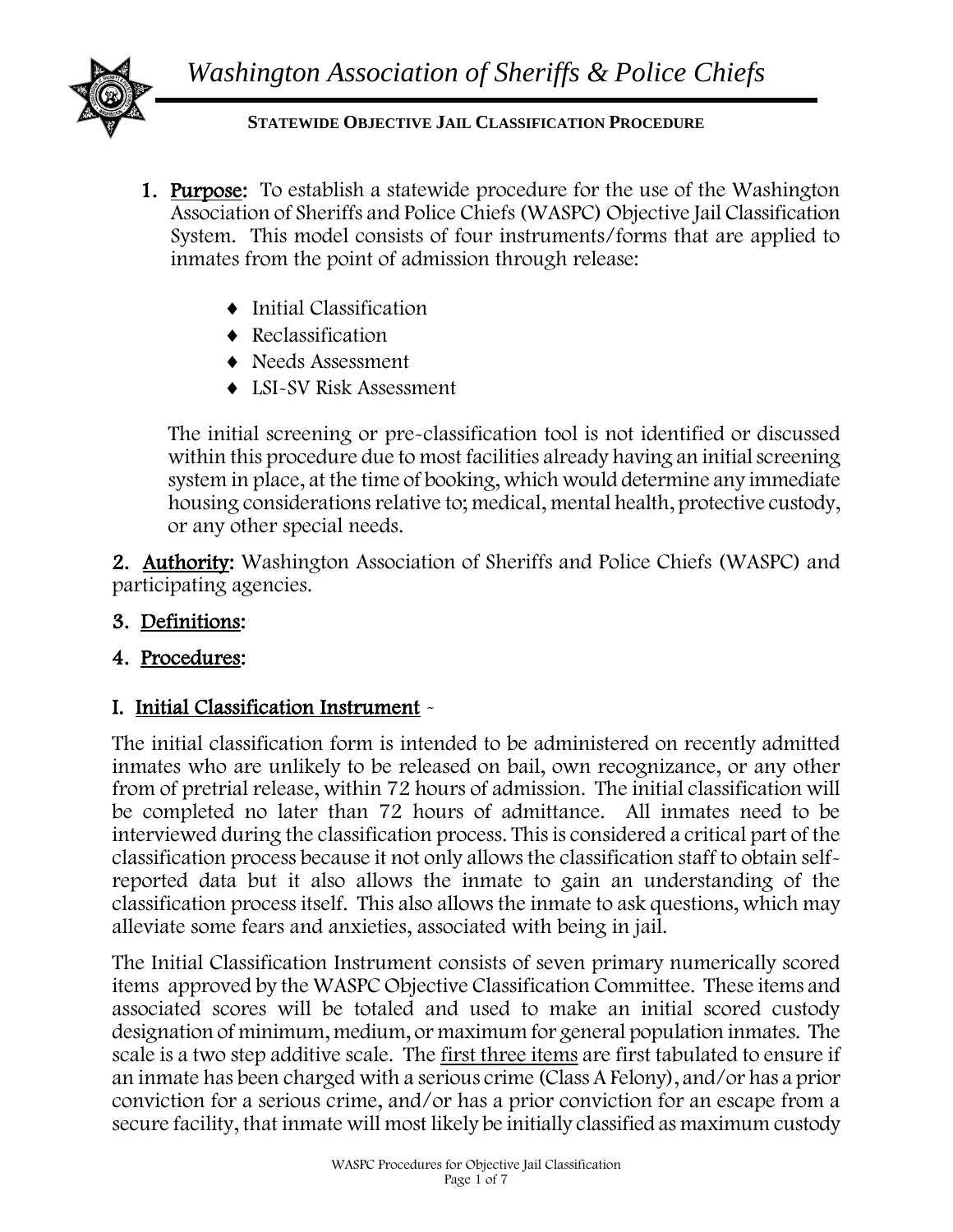

# **STATEWIDE OBJECTIVE JAIL CLASSIFICATION PROCEDURE**

within general population.

If the inmate does not initially classify maximum custody on items 1-3, the remaining four items (4-7) will be assessed and scored. The total of the seven primary items will then be totaled to determine one of the three general population custody levels. These seven primary items are:

- (1) Severity of Current Offense
- (2) Adult Conviction History (10 years)
- (3) Escape History (10 years)
- (4) Prior Inmate Institutional Behavior
- (5) Prior Felony Convictions (10 years)
- (6) Alcohol/Drug Abuse
- (7) Current Age

### Itemized Instructions:

A. Item  $\#1$  (Severity of Current Offense) - A score of 7 to 0 is determined based on the severity of the crime for which the subject is being booked.

- This refers to single most serious offense. It is not an accumulative score.

- If the offense is a warrant, the original offense indicated would be used to determine the score. In the case of a technical violation, the original offense for which probation/parole was granted would be used to determine the score. \* These charges can only be used once. If used, they can not be considered again in this instrument. Ī

**B.** Item  $#2$  (Adult Conviction History)  $\sim$  A score of 7 to 0 is determined based on the severity of a crime for which the inmate has been convicted within the last 10 calendar years.

- This item deals solely with adult convictions. Although Juvenile convictions can not be used in this item, they can however be used as a consideration for override purposes.

- This refers to single most serious offense. It is not an accumulative score.

- These charges can only be used once. If used, they can not be considered again in this instrument.

- An inmate's criminal history can be found using the following: Local Data/Records, NCIC, self-reporting, etc. As a general rule, indications of arrest with no official disposition should not be used. If the crime is of a serious nature it's recommended staff inquire further with the arresting agency.

- All references to time such as "within the last 10 years", refers to calendars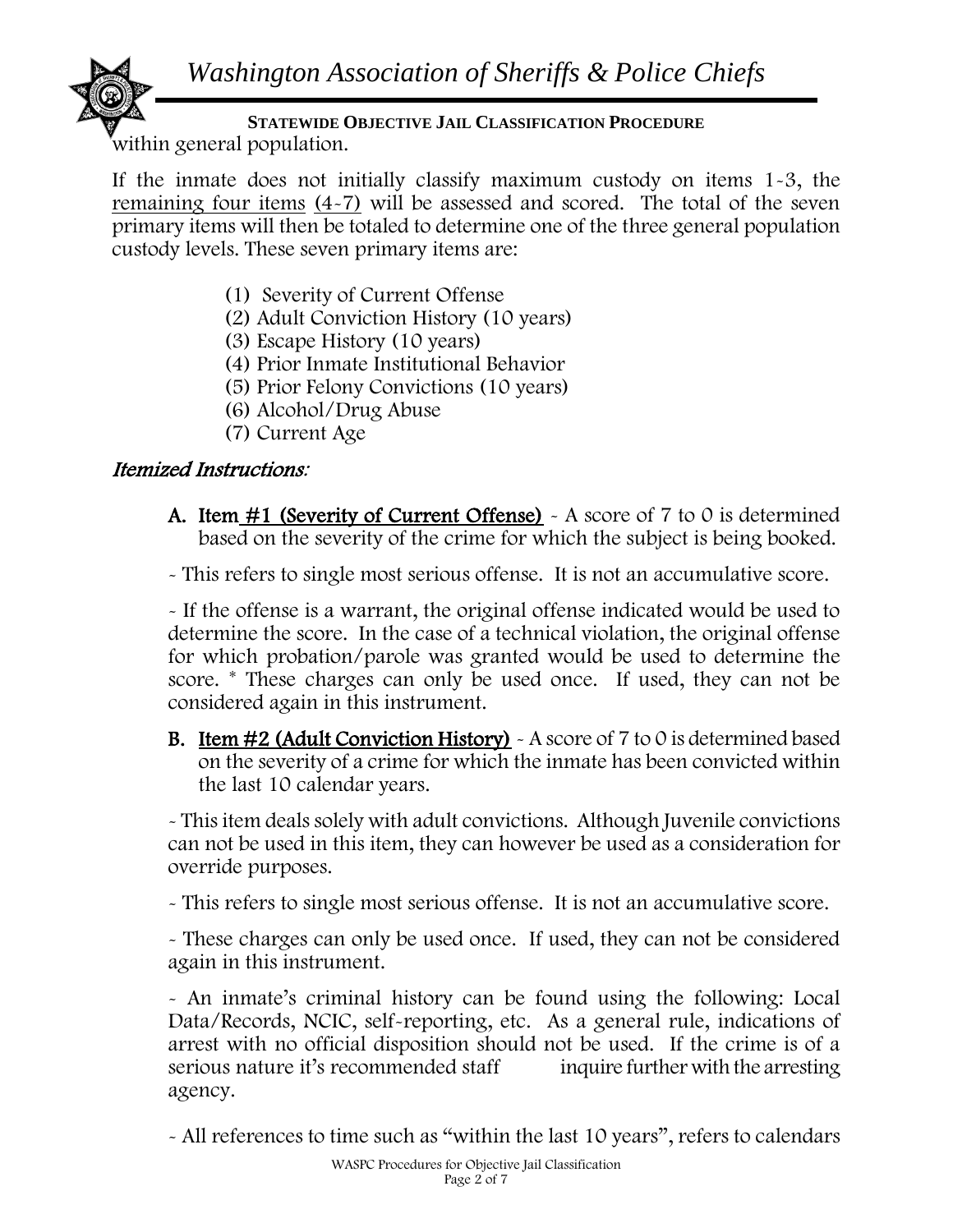

years regardless of whether the inmate was incarcerated during this period. The fact the inmate was incarcerated can be used as an overriding factor/consideration.

**C.** Item  $\#3$  (Escape History) - A score of 7 to 0 is determined based on the inmates escape history within the last 10 calendar years.

- There is a lifetime consideration.

- This refers to single most serious offense. It is not an accumulative score.

 $\sim$  Excluding current charge. If used in Item  $\#1$ , it can not be used again in the item.

\* Maximum Custody Score (Add Items 1-3) - At this point, Items 1-3 will be totaled. If the totaled sum is 7 or higher, the inmate is automatically assigned a maximum custody status. You are still required to complete the remainder of the form.

D. Item #4 (Prior Inmate Institutional Behavior) - A score of 3 to 0 will be determined based on an inmate's institutional behavior, both serious and general, within the last 3 years.

- This refers to single most serious. It is not an accumulative score. If an inmate is scored for a major incident, they can not receive additional points for a minor incident.

- Only institutional incidents, which did not result in a criminal conviction, should be counted. The criminal conviction can be counted in other areas of the form.

- Although you can only score the single most serious infraction, the remaining disciplinary history can be used as an overriding factor/consideration.

E. Item #5 (Prior Felony Convictions) - A score of 4 to 0 will be determined based on an inmate's prior felony convictions within the last 10 calendar years. This is above and/or in addition to previous items and convictions used.

- The same criteria for juvenile convictions, time considered while in the community, and /case dispositions, outlined to Item #2 also apply in this item.

- You can not use convictions already used in any previous item.

F. Item  $\#6$  (Alcohol/Drug Abuse) - A score or 1 to 0 will be determined based on an inmate's history or current abuse of alcohol or drugs. The determination can be made through self-reporting, criminal convictions, or disciplinaries associated with the use/abuse of drugs or alcohol.

**G. Item #7 (Current Age)**  $\sim$  a score of 2 to  $\sim$  1 will be determined based on an inmate's age.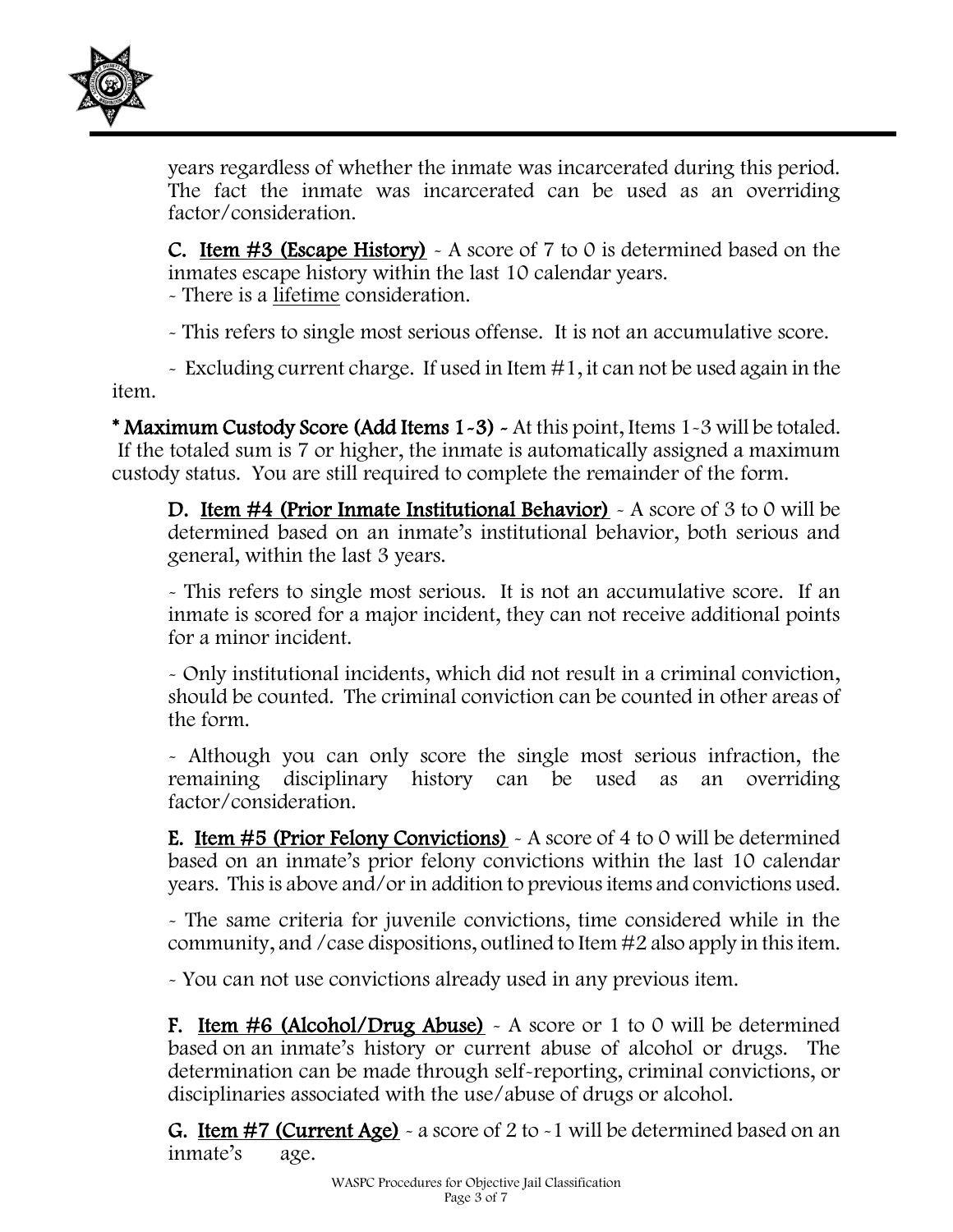

### Scale Summary and Recommendation

After completing all seven primary items, they will then be added for a total score. This total score will then determine one of the three general population custody levels.

### Mandatory, Discretionary, Non-Discretionary Overrides (Increase/Lower), and Special Housing Factors

The Initial Classification form allows for two types of overrides to the scored custody level. Non-discretionary overrides reflect the jail's policy on the types of inmates who can not be placed in a lower custody level regardless of the scored custody level. Discretionary overrides are those where the classifying officer believes the scored level is not appropriate. This is done in recognition that any form will not produce the most accurate or appropriate custody for all inmates. Consequently, classification staff must have the ability to alter the scored custody level. The danger is that classification overrides, if not done properly, can easily undermine the goal of consistency in decision-making. Conversely, if staff rarely use overrides, it would suggest that they are not exercising their professional judgement, which also serves to misclassify inmates.

The general standard is that 5%-15% of the jail population should be classified based on an override and not the original classification score. Furthermore, the direction of the overrides should be balanced, meaning that about half of the overrides should result in a lower custody level and about half resulting in a higher custody level.

### II. Reclassification Instrument -

The Reclassification Form is used to reassess the inmate's initial classification designation by reviewing the inmate's conduct over the past 60-90 days. Some facilities may choose to reclassify inmates at a 30 period. However, 60-90 days is an industry standard. Consequently, reclassification places more emphasis on institutional behavior and less on the inmate's charges and criminal history. In other words, the inmate has control over his or her own destiny. Because most inmates will not remain in custody for two to three months, it is unlikely that most inmates will have to be reclassified.

The same two step additive scale used for the initial classification is used for the reclassification. In fact, the forms are virtually identical. The only differences from the Initial Classification Form and the Reclassification Form is that on the Reclassification Form, Item #6 - "Alcohol/Drug Abuse" category, has been removed and replaced with the "Current Institutional Behavior" category. Also, the additive scales and/or possible scores used for reclassification have been reduced. This reduction in category scoring reduces the impact of current offenses and criminal history therefore placing increased weight on institutional behavior. The same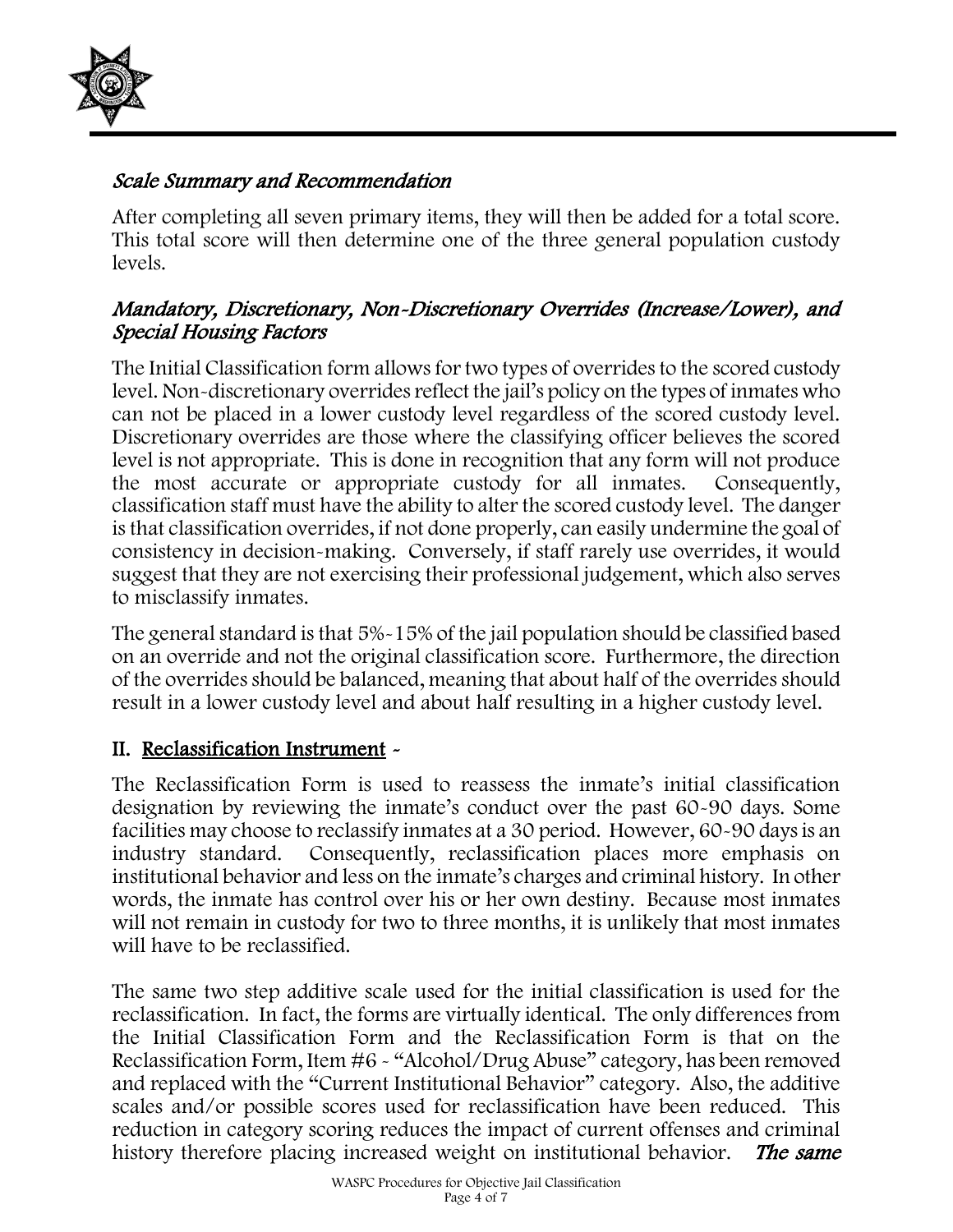

#### guidelines and instructions described previously for completing the Initial Classification Form are to be followed in completing the Reclassification Form.

### III. Inmate Needs Assessment -

In addition to the custody considerations, the program or treatment needs of the inmate population must also be assessed and revised throughout the inmate's period of incarceration. These considerations become very important in determining the most appropriate facility (if the jail system has multiple facilities) to be assigned as well as the most appropriate housing unit within a particular facility.

Although the Inmate Needs Assessment has been primarily used within the state prison system, it is highly recommended that jails add this assessment to their classification process. This is especially true if a particular jail facilities mission statement addresses providing educational, vocational, or a variety of counseling programs. The Inmate Needs Assessment is typically done in tandem with the Initial Classification and Reclassification interviews. It requires simple observation of the inmate, and several brief questions regarding the nature of the offender's situation in regard to several major factors of need.

The Inmate Needs Assessment and instrument is broken down into two primary categories, Essential Programming Factors and Programming Enhancements. Within these two primary categories are subcategories which are scored by the classification staff and determine the inmates program needs. These subcategories are rated on a scale of 0-3 based on the inmate's needs.

### A. Essential Programming Factors

Emotional/Mental Health (scored 0-3) Substance Abuse (scored 0-3) Physical Health (scored 0-3)

### B. Programming Enhancements

Occupational Skills (scored 0-3) Education (scored 0-3)

## C. Scoring Definitions

Code 0 - No problem

- Code 1 Problem resolution would enhance ability to succeed in community
- Code 2 Problem directly related to criminal behavior/High Priority
- Code 3 Urgent/Immediate Need

As you can see, the Essential Programming Factors Category deals with those issues of physical and mental health while the Programming Enhancement Category deals with those areas of education and job skills necessary to improve the inmate's self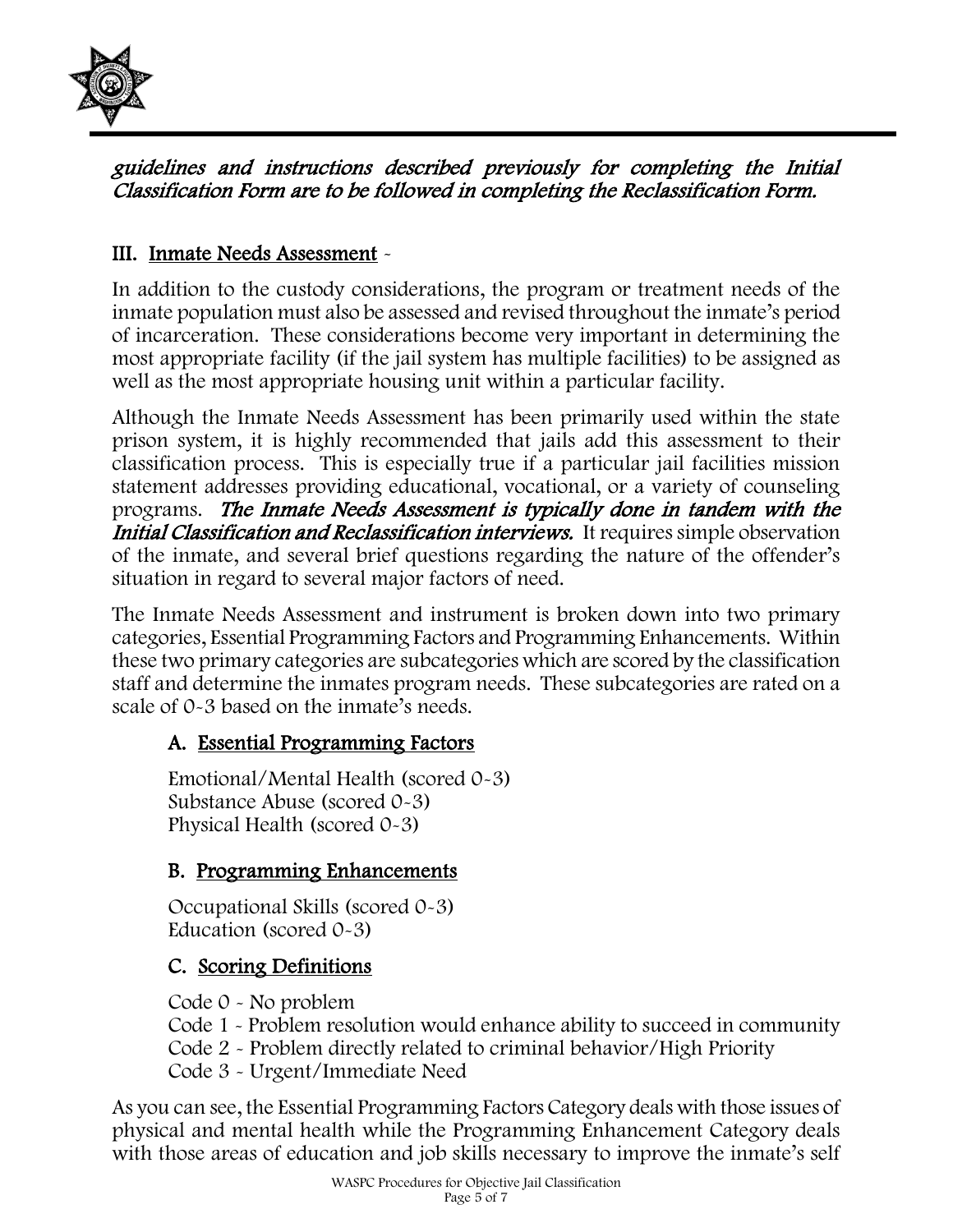

esteem and ability to be or become a contributing member of society.

Once all categories are scored, they are then transferred to the column matrix provided on the form. This matrix provides a quick visual reference of the information gathered in the Inmate Needs Assessment. The use of the matrix, itself, is optional. The scored categories have been weighed accordingly to value so that the height of the column reflects a subjective estimate of the priority of need in each.

## IV. LSI-SV Risk Assessment (Level of Service) -

Correctional agencies will be increasingly asked or have a need, based on overcrowding conditions, to place a larger percentage of their inmate population in a low security correctional settings and options programs (Day Jail, Day Reporting, Work Release, Electronic Home Monitoring, etc.). To assist with this determination, community risk instruments have been developed such as the LSI-SV Risk Assessment. Because the LSI-SV Risk Assessment is designed to predict possible levels of continued criminal activity and community risk, especially violent crimes, they use or place greater emphasis on those factors associated with recidivism.

This form was designed to determine what proportion of the minimum custody population would be eligible for placement in a particular options program. This instrument can also be used to determine the level of supervision (field checks, employer contacts, etc.) an inmate should receive while assigned to an options program. This is useful for those facilities whose courts have the overwhelming authority/determination of those inmates who are to be placed on an options program. Some facilities have very little discretion in these matters.

The screening version of the LSI-R (recommended/supported by WASPC for use in jails) was designed for a rapid interview/screening. The long version of the LSI-R generally requires an interview process of up to an hour and impractical in most jail settings. The LSI-SV is an additive point scale which consists of the following eight questions;

- 1. Two or more prior convictions (Yes/No)
- 2. Arrested under the age of 16 (Yes/No)
- 3. Currently unemployed (Yes/No)
- 4. Some criminal friends (Yes/No)
- 5. Alcohol/drug problem: School/Work (Yes/N)
- 6. Psychological assessment indicated (Yes/No)
- 7. Non-rewarding parental situation (0,1,2,3)
- 8. Attitudes/Orientation supportive of crime (0,1,2,3)

The LSI-SV is completed by gathering information from the offender files, and criminal history records, and by conducting a brief semi-structured interview. The overall score will determine the level of supervision needed and/or necessary. As with the Initial Classification and Reclassification Forms, the LSI-SV allows for special